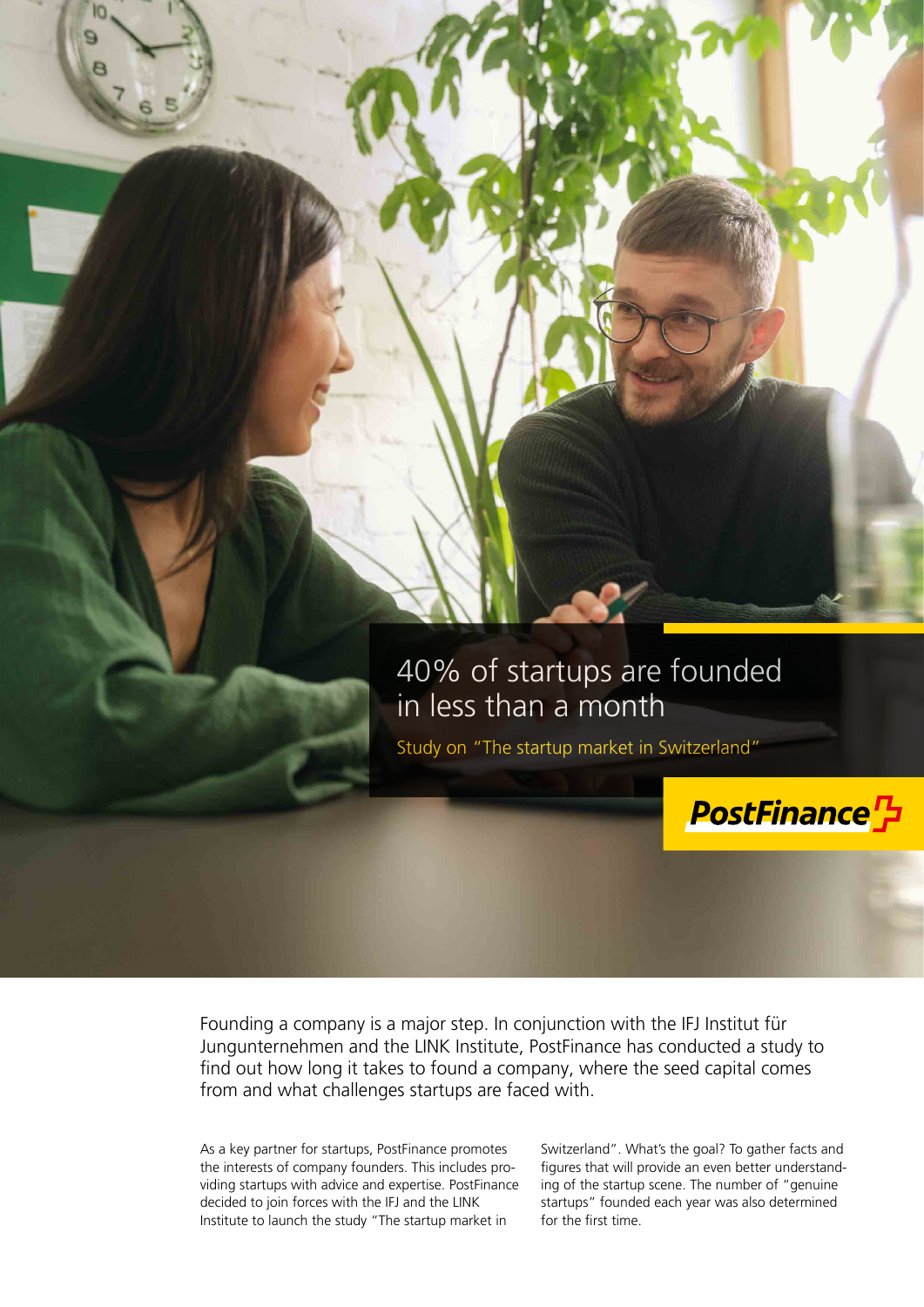### Separating the wheat from the chaff

To defining the key terms: the study refers to "genuine" startups when a new business activity is commenced and registered in the Swiss Official Gazette of Commerce. In 2020 (the year which the study looks at), this applied to 67 percent of entries, equating to over 31,000 startups in this period.

In the case of 15 percent of new entries, an existing business activity was continued in a new form. In most cases, this meant a sole proprietorship was converted into a limited liability company or private limited company. The other cases concerned takeovers, continuation of business activities and foundation of companies for tax reasons.

According to those surveyed, what were the sectors in which a particularly large number of startups were founded? The top four sectors for startups are consulting, consumer goods and retail, architecture and construction, and Internet and information technology.

#### Other sectors **24%** Education, training and science **2%** Auditing, tax and law **2%** Art, culture and sport **3%** Tourism and restaurants **4%** Marketing, PR and design **5%** Real estate **6%** Health and social affairs **6%** Internet and information technology **8%** Architecture and construction **10%** Consumer goods and retail **12%** Advice and consulting **17%**



The answers to the question: "In which sector does your company operate? Please select the most appropriate sector."

> In 2020, two thirds of all startups were completely newly conceived companies. This figure reflects the innovative spirit, courage and economic stability of Switzerland. However, the study went even deeper and revealed that the path to setting up your own company in Switzerland is remarkably short.

## The typical company founder

Rapid process: around half of company founders began the startup process less than six months after conceiving their business idea. For 41 percent of startups, the process itself lasted less than a month, and for around three quarters of startups, less than two months. 69 percent of those surveyed handled the startup process individually.

One particular figure reflected how important it is for entrepreneurs to strike an ideal balance between boldness and common sense: at the time when their company was founded, 69 percent of those surveyed were still employed by another company. You never know what lies around the corner. There are undoubtedly challenges that keep company founders awake at night.

The costs are also manageable: as the founder's private address is used for 64 percent of the companies created, long-term property searches and high initial operating costs are avoided at the outset. Employee expenses were also affordable for over three quarters of those surveyed – 85 percent of the newly founded companies started out with a maximum of one fulltime equivalent.

# The challenges

Short startup times and manageable financial expenses for many companies – the figures actually paint a rather optimistic picture. However, there are still issues that Swiss entrepreneurs find concerning. Around a quarter of company founders worried during the startup phase about whether they would receive enough orders in future. 19 percent also indicated that administrative costs, legal provisions and compliance with government requirements were a cause for concern.

Alongside the IFJ Institut für Jungunternehmen, PostFinance supports company founders with the overall startup process by providing attractive services, invaluable expertise and useful tools. More information can be found at: **[postfinance.ch/startup](https://www.postfinance.ch/en/business/needs/founders-start-ups.html)** or **[ifj.ch](https://www.ifj.ch/en)**

### **Startups per sector**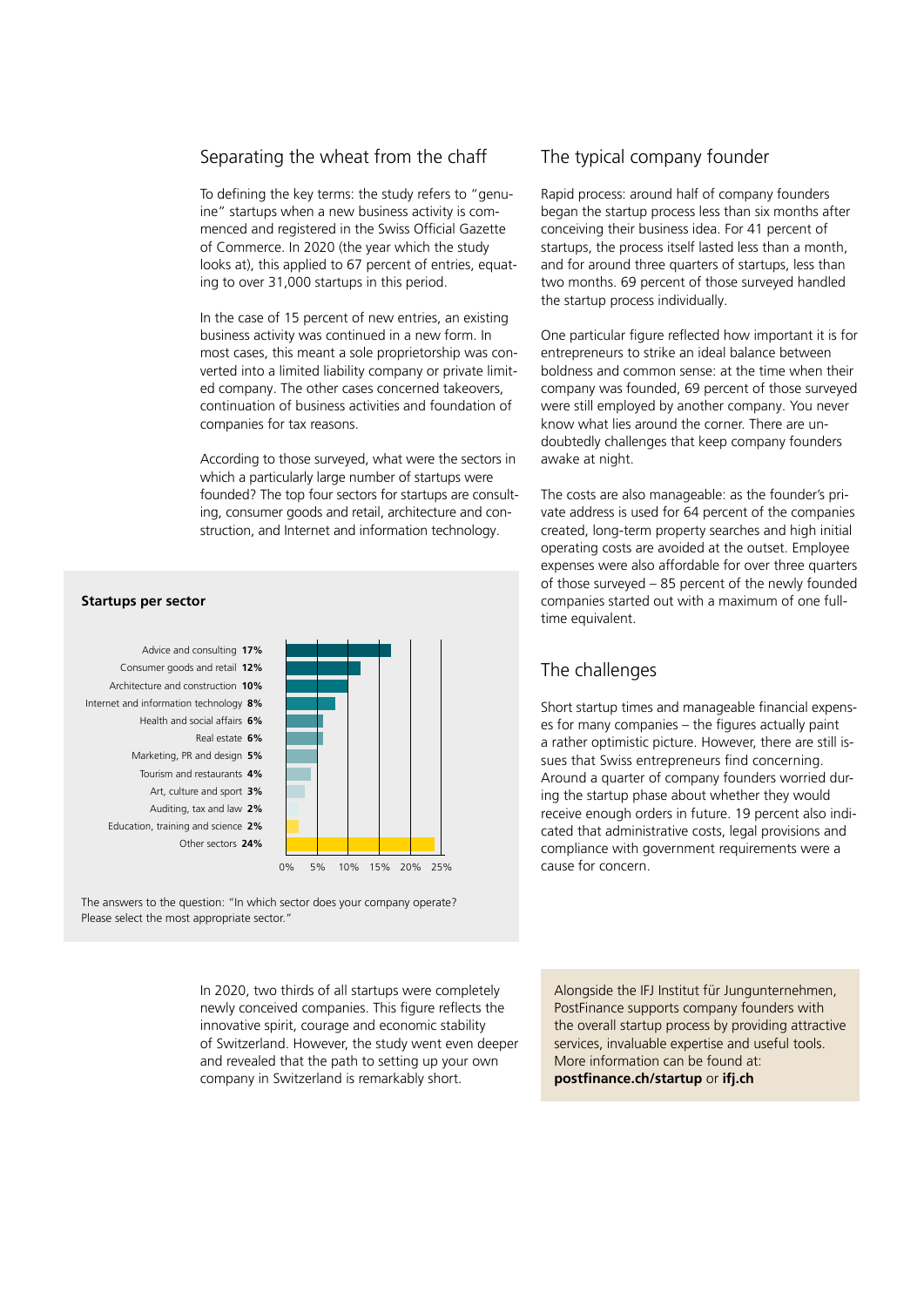In contrast, 25 percent of the entrepreneurs surveyed said they looked to the future without any concerns.

### Don't know/not applicable **3%** No concerns **25%** Other concerns/fears **6%** Loss of stability **2%** Economic situation **2%** Duration of startup process **2%** Financial risk **3%** Fixed costs **3%** Establishing profile / advertising measures **3%** Procurement of capital **4%** Amount of investment/startup costs **4%** Accuracy of the business plan **5%** Coronavirus pandemic **6%** Being unsuccessful **8%** No customer interest **13%** Managing issues and uncertainties **4%** Insurance issues **4%** Government requirements **5%** Legal aspects **6%** Administration **6%** Administrative issues/ compliance **19%** Generating sufficient revenue **6%** Having sufficient income **10%** Receiving sufficient orders **11%** Order intake situation **24%** 0% 5% 10% 15% 20% 25% 30%

The answers to the question: "What were your greatest concerns, fears and reservations about founding a company?"

> Administrative tasks also appeared on the list of the biggest challenges for company founders. 13 percent indicated that drawing up a business plan was time-consuming to very time-consuming. The response to the question about choosing the right insurance policy produced an identical figure. The entrepreneurs appeared to find it relatively easy to find the appropriate legal form and banking relationship.

## Financing

A very short but intensive startup period, a comprehensive legal framework and compliance with various government requirements: there are dozens of good reasons why you shouldn't take setting up a company lightly. However, it is fascinating that the issues of "startup costs" and "procuring capital" were a cause for concern for only four percent of those surveyed. Why is that?

The startup costs are manageable: around a third of those surveyed indicated that they spent no more than 500 francs on setting up their company. A quarter of survey participants invested over 2,000 francs.

And Swiss entrepreneurs appear to have no problem raising the capital required. The study reveals that almost one fifth founded their company with no more than 5,000 francs in seed capital. However, 55 percent required up to 20,000 francs. Almost no company had seed capital in excess of 150,000 francs.



The answers to the question: "Where does the capital used for your company come from?"

The study shows that, in the case of 91 percent of startups, at least some of the seed capital comes from private equity. Private investors – e.g. friends or family – were involved in 11 percent of cases.

# **Concerns and fears of company founders**